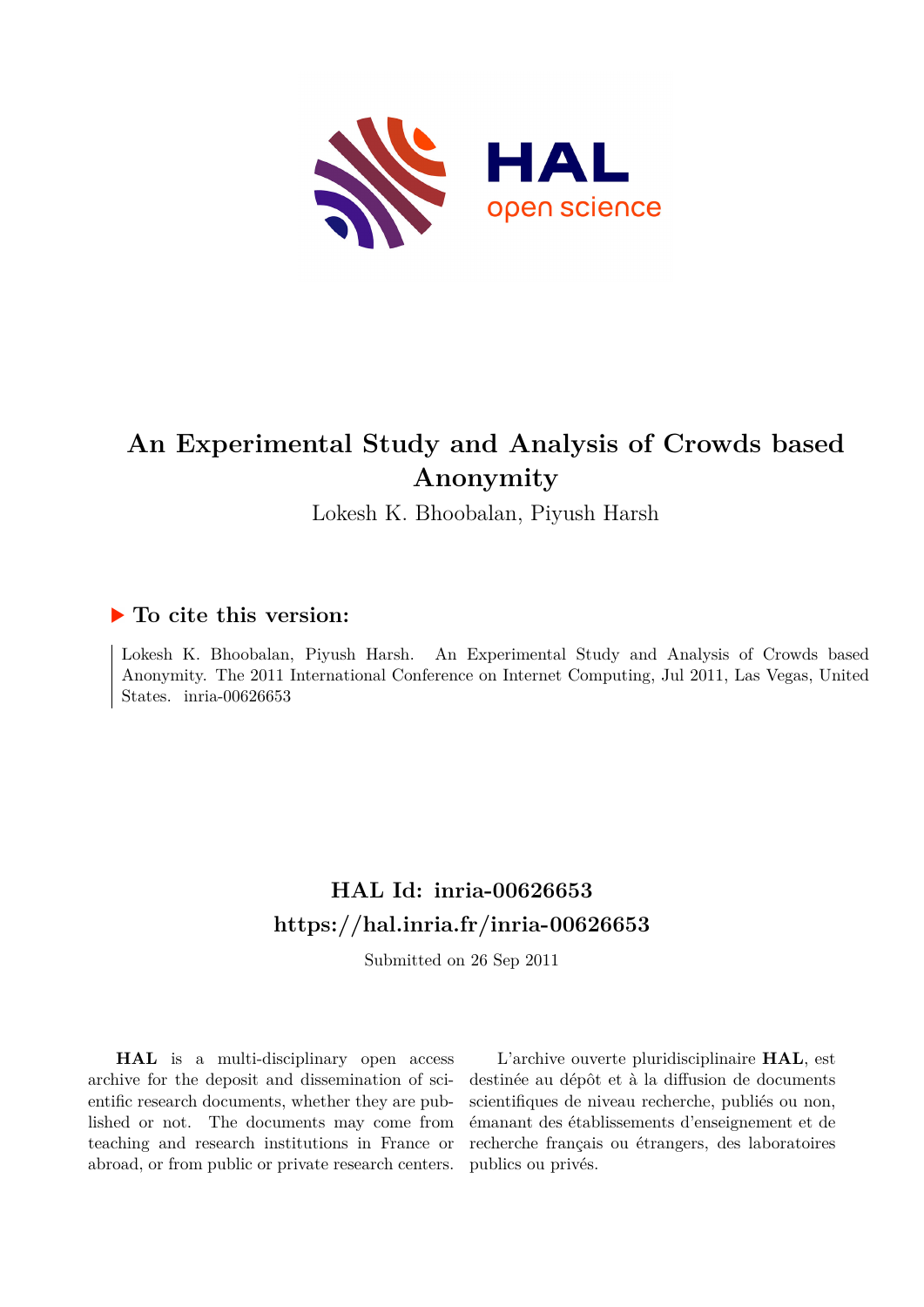## An Experimental Study and Analysis of Crowds based Anonymity

Lokesh Kumar Bhoobalan<sup>1</sup> and Piyush Harsh<sup>2</sup>

<sup>1</sup>Digital Worlds Institute, University of Florida, Gainesville, FL, USA 2 INRIA Bretagne Atlantique Research Center, Rennes, Bretagne, France

Abstract— *Crowds provides probable innocence in the face of large number of attackers. In this paper, we present the experimental results of the behavior of Crowds in a dense network. We begin by providing a brief description about Crowds followed by the experimental environment in which the simulations were carried out. We then present the results of our simulations and the inferences made out of them. We will also show that the obtained results match the predictions made by others.*

Keywords: Anonymity, Crowds

#### 1. Introduction

Anonymous communication involves communicating without revealing the identity to each other and to the outside world. There are three types of anonymity namely sender anonymity, receiver anonymity and the unlink-ability of sender and receiver. Sender anonymity means that the information about the sender will be hidden while the receiver may not. Receiver anonymity on the other hand hides the information about the receiver. Unlink-ability of sender and receiver refers to the phenomenon that, both the sender and the receiver may be found to involve in communication but cannot be identified as communicating with each other.

Many solutions exist to achieve anonymous communication over a network. They can be broadly classified under three heads:

- 1) Web Proxies
- 2) Mix based systems
- 3) Other Communication systems.

In a proxy based system, additional trusted third parties called proxy remain in between the sender and receiver. Requests and responses go through this proxy, by which the identities of the communicating parties are hidden. Some of the available proxies for anonymous web browsing include: Anonymizer [1], Proxify.com [2], and Proxy.org [3].

Mix based system was introduced by David Chaum in 1981 [4]. A mix in short is an enhanced proxy employing public key cryptography to achieve anonymity. It hides the sender's identity by cryptographically altering the messages being exchanged. Mixes utilize techniques such as buffering, and circulation of dummy traffic during idle time, in order to preclude an attacker from retrieving information about the nature and the parties involved in a communication.

Other prominent communication systems include Onion Routing [5] and Crowds. In Onion Routing, the sender builds a virtual circuit by determining a path between it and the receiver using layered objects called "Onions". Every layer in the layered object contains information about the session key and next address of the node in the path. These onions that travel down the path are unwrapped using the session keys at each node. When the layers are fully removed, the session keys are destroyed.

The final system of interest and also has been the subject of analysis in this literature is the Crowd. They operate by forming a large group of users who may be geographically distributed. Crowds try to hide the actions of an individual with in that group by forwarding the requests randomly between the members before sending it to the final destination. The rest of the paper is organized as follows - section 2 provides a brief description about crowds, section 3 describes the relevant literature review with respect to crowds research, section 4 describes our simulation environment, section 5 presents the experimental results and the inferences drawn from the data, and then we end this paper with conclusion and future direction our research will take.

#### 2. Crowds: A Brief Description

Crowds provide a mechanism for anonymous web browsing. Though there were other systems such as mix nets and DC-Nets [6] to accomplish the same, crowds were preferred because of the low latency and less computational overhead.

Every member of the crowd runs a process named jondos that registers itself with the central server called blender. Every jondos knows about every other jondos in this architecture. The blender is responsible for the distribution of symmetric keys between every pair (jondos). When a request for a web page begins at one of the nodes, the jondos running in the originator node forwards the request to one of the randomly chosen node by encrypting the message with the corresponding symmetric key. The latter node then either forward the same to another randomly selected node or to the web sever. The decision is taken based on forwarding probability with which it operates.

When a jondos receives a message, it does limited processing to preclude certain attacks and continues to transmit the message. The request and the response of the message follow the same virtual path. These paths are torn down and new paths are constructed on the regular basis whenever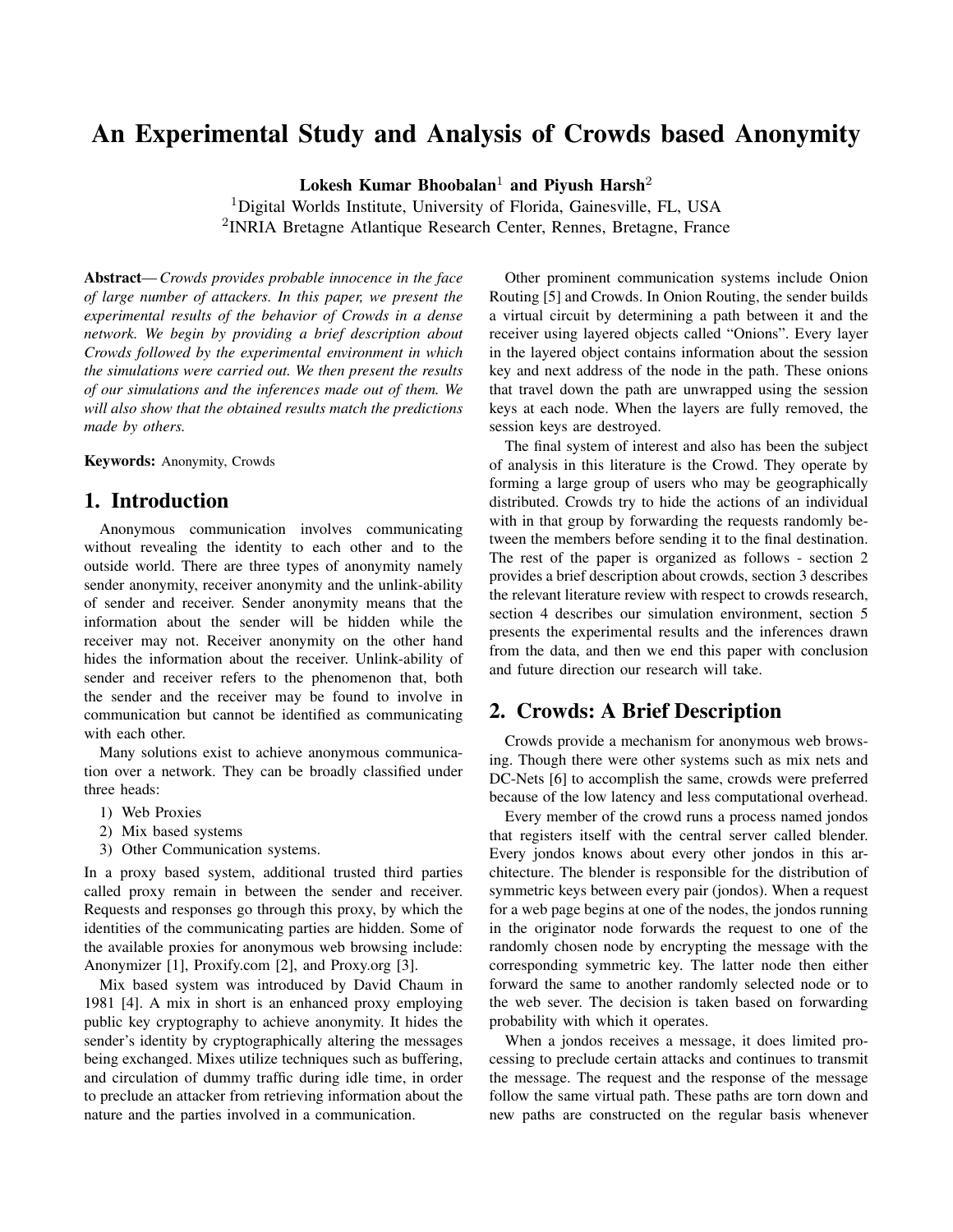

Fig. 1: A Typical Crowd Architecture

there is a change of member count with in the crowd or there is a node failure. A jondos cannot decide by itself, if the request originated from the preceding node or the one before it.

In this architecture, the adversary can observe the server receiving messages. He/she cannot determine the source of the message. Similarly, when the server transmits the response back in the same path, it is difficult to ascertain the final receiver. In addition, even if the attacker finds that there are clients and servers communicating, he /she cannot find out as to which client talks to which server. Hence the anonymity goals that the crowds achieve include sender anonymity, receiver anonymity and as well as the unlink-ability of sender and receiver. However all of these depend on the kind of attacker that we are talking about while determining the anonymity. For example, there is no sender anonymity against a local eaves dropper and, receiver anonymity against the end server. In addition, none of these anonymity schemes work against a global eavesdropper if the scope of the crowd is only with in LAN. This in turn necessitates spanning the crowd across multiple administrative domains.

#### 3. Literature Review

In this section we will provide brief descriptions and summaries from literature significant in the domain of crowds. Reiter and Rubin [7](Crowds: Anonymity for Web Transactions), were the first to introduce the concept of Crowds. They discussed the ways by which crowds can be formed and operated. Measuring anonymity provided by Crowds by employing the concept of degree of anonymity was also discussed. Finally, it was proved that the expected length of hop count for a message to reach the end server is  $\frac{1}{1-P_f}$  + 1, and the expected participant payload in a crowd of 'n' nodes is bounded by  $O(\frac{1}{(1-P_f)^2} \times (1+\frac{1}{n}))$ . Here  $P_f$  is the forwarding probability. They also provided information regarding design, implementation, security, performance and scalability of the system.

The bounds for the participant payload proposed by Reiter and Rubin was further improved in [8](The cost of becoming anonymous: on the participant payload in Crowds). This paper provides a precise formula that expected payload of a participant also tends to  $\frac{1}{1-P_f} + 1$ . In addition, the authors also showed that participant payload in Crowds is entirely independent of its size which in turn made evident that the Crowds possess good scalability feature.

In [9] Towards measuring anonymity by Claudia, Stephen, Joris and Bart, the author discusses about measuring the degree of anonymity of systems including Crowd through entropy  $H(X)$ . In this literature,  $H(X)$  for Crowds is measured as,

$$
\tfrac{N-p_f(N-C-1)}{N}log_2[\tfrac{N}{N-p_f(N-C-1)}]+p_f\tfrac{N-C-1}{N}log_2[\tfrac{N}{p_f}]
$$

Here  $N$ ,  $p_f$  and  $C$  are the total number of crowd members, probability of forwarding to the another member, total number of collaborators respectively. This measure is in addition to the suggestion made in [7] where the degree of anonymity is defined as  $(1 - P_{sender})$  where  $P_{sender}$  is the probability assigned by the attacker to a particular user.

Trust plays a major role in deciding your forwarder. Hence Vladimiro, Ehab and Sardaouna in their paper titled [10] Trust in Crowds: probabilistic behavior in anonymity protocols, proposes a Crowds-Trust protocol that uses trust information to achieve the desired level of anonymity. They also derive expressions for different level of anonymity required.

#### 4. Simulation Environment

Network topology consisting of 2500 nodes was generated using Georgia Tech Network Topology Generator (GT-ITM) [11].The output of the same was converted to a understandable format using the utility sgb2alt that accompanies the software. The output comprised of source,destination node and the path length between them. The path length was interpreted as delay in the simulation. This was followed by computing the shortest path between all pairs of nodes using Floyd-Warshall's Algorithm [12]. This is how we generated the network topology:

```
# <method keyword> <number of graphs> [<initial seed>]
# <n> <scale> <edgemethod> <alpha> [<beta>] [<gamma>]
geo 3
2500 2500 3 .03
```
Included here is a portion of the output that was generated by the topology generator:

GRAPH (#nodes #edges id uu vv ww xx yy zz): 2500 188354 geo(0,{2500,2500,3,0.030,0.000,0.000}) 2500

VERTICES (index name u v w x y z): 0 0 805 682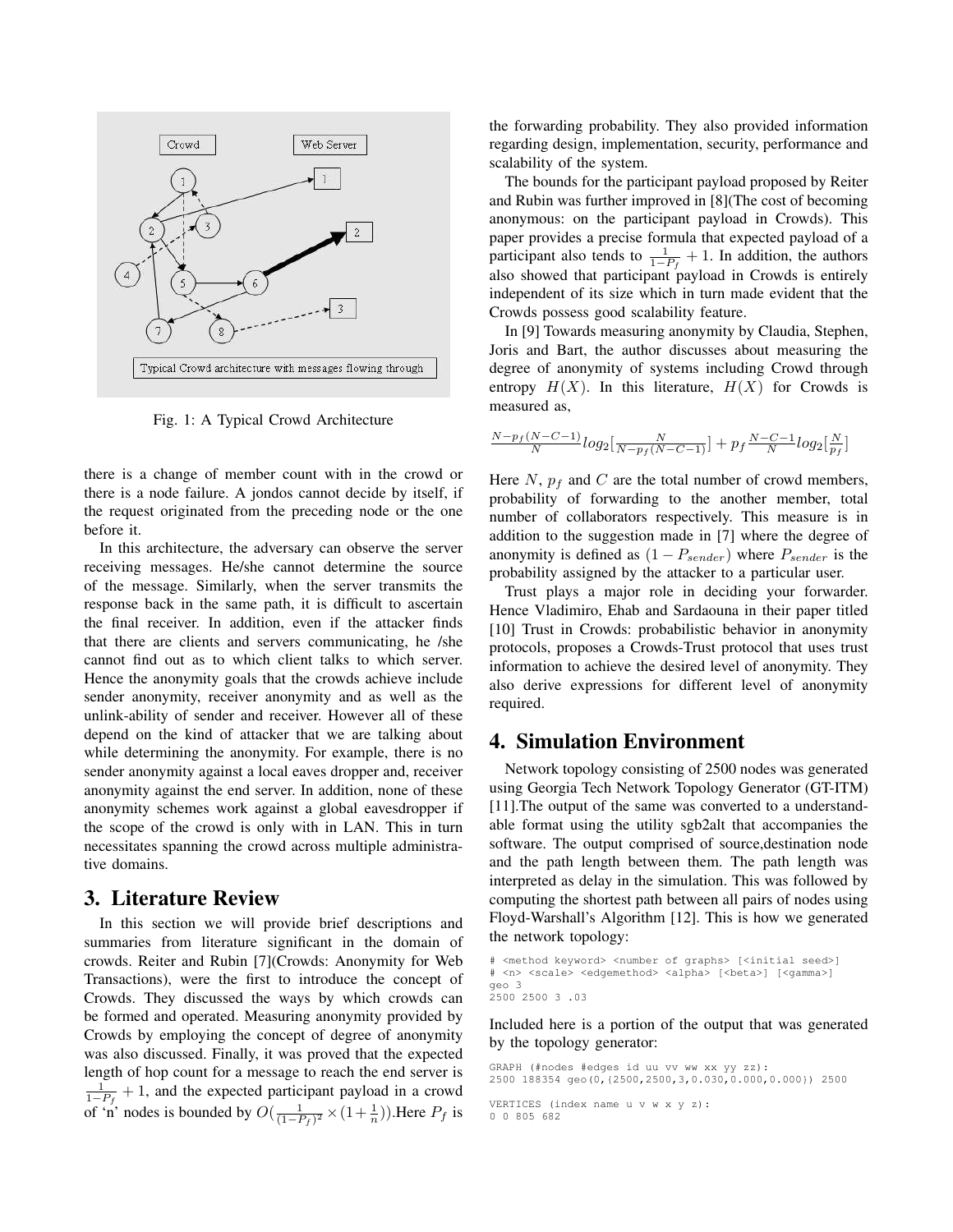```
1 1 1134 268
2 2 2181 925
3 3 1670 310
4 4 793 291
5 5 1747 917
6 6 220 945
7 7 183 1775
 8 8 1236 2415
```
Crowd network was an overlay network on top of this generated network. Hence although there remain direct connections between two nodes in a Crowd network, the message passes through numerous other nodes in the underlying network before reaching the destination. The delay that was precomputed at the end of topology generation was taken as the delay between the nodes due to the underlying network configuration. The simulations were run for different node count and probabilities. Sampling of nodes that are part of Crowd network for every simulation were generated from the underlying topology using a randomized algorithm.

The simulator that we used, was written in Java and ran on Linux machines. The server (blender) was started and made to wait for a predefined period (specified in the configuration file) to accept connections from the clients (members interested in becoming part of the network). At the end of this registration phase, every member was provided information about itself and every other member. The number of client processes to spawn, depending on the node count, were performed using a batch file. These client processes were ran on different machines. The parameters for the client such as the probability with which to operate, time at which to generate and send messages and as well as the delay incurred in transmitting message to its successive member were specified in the client configuration file. Every scenario was run for 100 iterations and the data (hop count, total delay) collected.

#### 5. Experiments and Outcomes

The simulations were run for member counts ranging from 10 to 1000 with predefined intervals in between this range. The forwarding probability was allowed to vary from 0.1 to 0.95. Measurements were taken after running every scenario for 100 iterations.

The graphical outputs for some of the runs are presented below. The graphs are plotted between the following parameters:

- a Count of nodes participating in Crowd and delay incurred in transferring message.
- b Count of nodes participating in Crowd and the measured hop count.

Figures 2, 3, 4, 5, and 6 show the message transmission delays incurred in milliseconds between the source and destination when transmitted through the crowds network with varying transmission probability and with crowds composed of different node counts.

The next set of figures shows the hop count a message has to travel before reaching the destination if sent through the



Fig. 2: Transmission delay for probability 0.95



Fig. 3: Transmission delay for probability 0.75



Fig. 4: Transmission delay for probability 0.55



Fig. 5: Transmission delay for probability 0.40

crowds network for networks composed of different number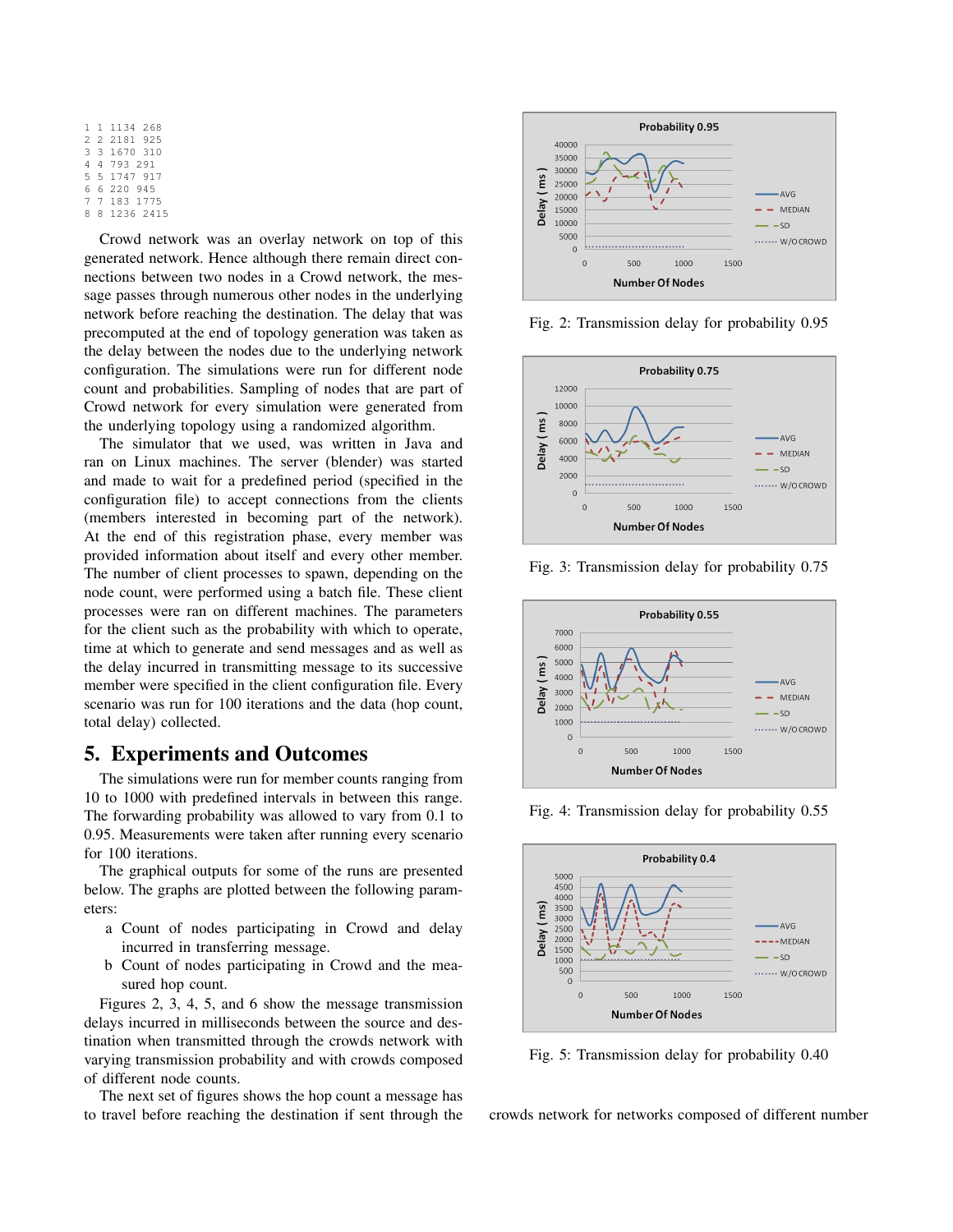

Fig. 6: Transmission delay for probability 0.20

of node counts and with crowd node varying forwarding probabilities.



Fig. 7: Number of hops traveled for probability 0.85

Figures 7, 8, 9, 10, and 11 shows the experimental results we collected for the parameters shown. Each experiment was repeated 100 times and the average, median, and the standard deviations have been plotted.

#### 6. Results Interpretation

When the forwarding probability associated with the nodes increased, the average hop count that the message took to reach the destination increased and mostly followed the derived entity  $\frac{1}{1-P_f} + 1$  except under very high probability. This is clearly evident from the fact that the lesser the likelihood of reaching the target, the more it takes to reach it. Also since the crowds neither generate cover traffic nor increase the work load of CPU by encrypting and decrypting the content, the very slow increase of hop count for huge increase in the member count is beneficial for community adopting this service.

Though the hop count is minimum,the delay is more since the hop count overlooks the underlying nodes in between the member nodes.As the result, this service cannot be adopted for systems that require faster response.The delay in the response may not be acceptable for interacting users even for queries such as the one that provides some location information.



Fig. 8: Number of hops traveled for probability 0.65



Fig. 9: Number of hops traveled for probability 0.50



Fig. 10: Number of hops traveled for probability 0.30



Fig. 11: Number of hops traveled for probability 0.10

The standard deviation of the hop count increased on